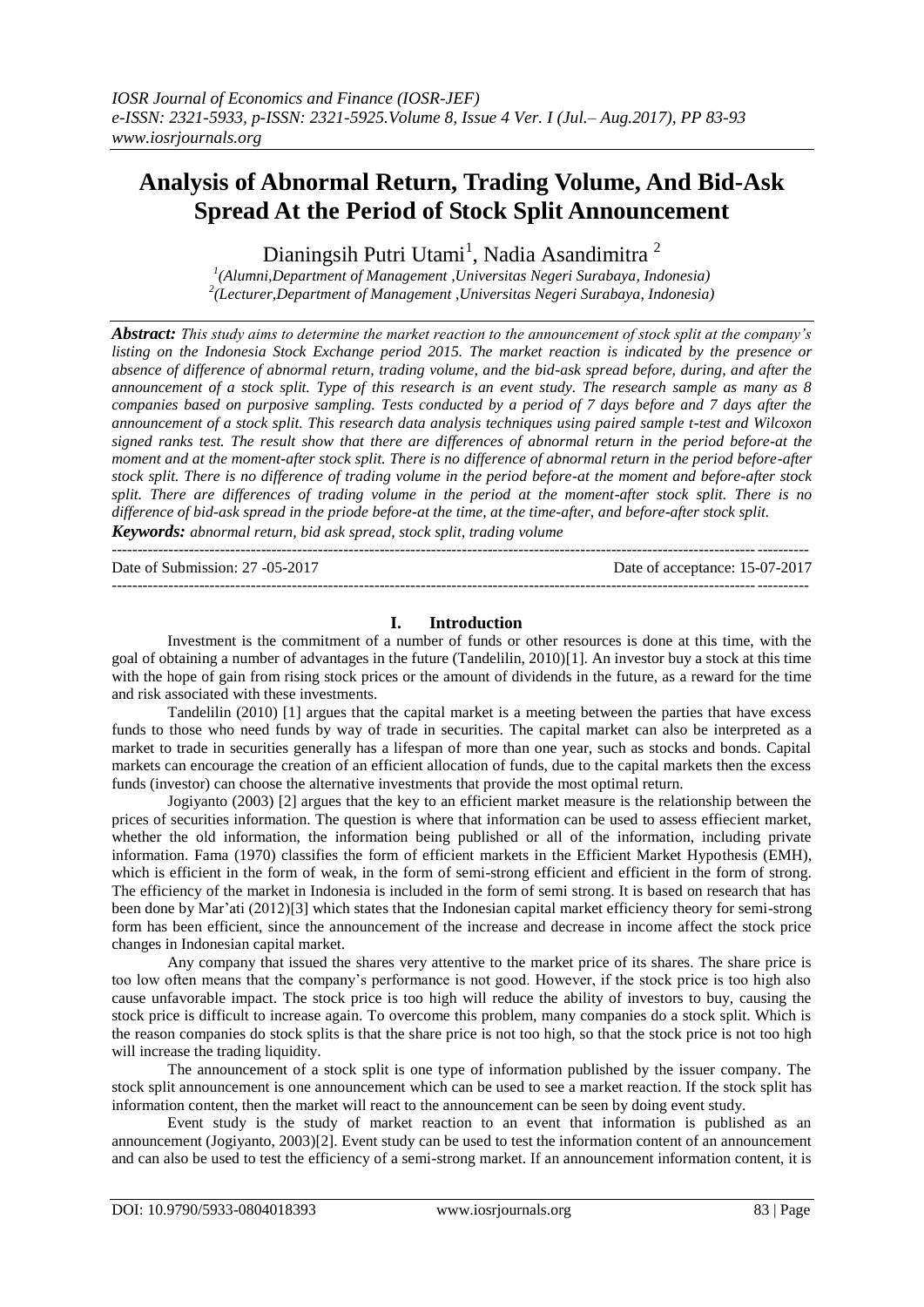expected that the market will react when the announcement was received by the market by the change in the price of the securities concerned.

This reaction can be measured using the return as a value change in price or using abnormal return. If using abnormal return, it can be said that an announcement that has information content abnormal return will provide to the market. Otherwise, do not contain information that would not give abnormal return to the market.

Stock split which makes the stock price becomes less expected to be able to maintain the level of trading in the range of optimal and make the stock more liquid. Cheap stock price will be a consideration for investors to buy the shares that will increase the volume of stock trading. The volume of stock trading is one indicator that can be used to see whether or not the market's reaction to an event that occurred.

As for other indicators that can be used to see the reaction of the capital markets in the event of stock split announcement of the bid-ask spread. Bid-ask spread is used to view the capital market reaction to the information through parameter differences or the difference between the highest price requested to buy at the lowest price offered to sell.

Islamiyahya and Herawati (2013)[4] states that there are no significant changes in abnormal return before and after stock split activity. This means the absence of investors who enjoyed a return that is not normal in the long term. There are significant differences in the stock trading volume activity before and after the stock split. This suggests that the activity of the company stock split effect on the price of shares outstanding and the number of shareholders.

This suggests that the activity of the stock split contain enough information that could affect investors in investing. There are significant differences bid-ask spread stock at the time before and after the stock split activity. This indicates that the stock split activity significantly influence the bid-ask spread. These conditions allow the market participants do not need to hold stocks for too long resulting in lower cost of ownership, which means narrowing bid-ask spreads and can affect the liquidity of the stock.

Kusumaningtyas and Yunita (2014)[5] states that the market reacted to the announcement of stock split even if the reaction is negative, marked by differences in abnormal return, cumulative abnormal return, trading volume activity before and after the announcement of stock split, but there was no difference between the bidask spread before and after the announcement of a stock split. Janiantari and Badera (2014)[6] states that there are differences in abnormal return and bid-ask spread before and after the announcement of a stock split.

The information entered into the capital market, sooner or later will affect the market as reflected by the change in the price, to see the effect of the price change, this study uses a period of 7 days before and 7 days after the announcement of the stock split and the stock split to find out how far given by the company influence the decisions of investors to buy shares of the events surrounding the stock split.

Based on the background described above, it can be some formulation of the problem is whether there is a difference of abnormal return before until now, when until after, and before until after the announcement of stock split in 2015; whether there are differences in the volume of trade prior to the time, when until after, and before until after the announcement of stock split in 2015; whether there are differences in the bid-ask spread before until now, when until after, and before until after the announcement of stock split in 2015.

## **II. Literature And Development Hypothesis**

## **2.1. Signaling Theory**

According to Fahmi (2012)[7], signaling theory is a theory that saw the signs on the condition that describes a company. That the stock split described the condition of a healthy company, especially in terms of financial companies. Because logically we could not even consider a company conducts a stock split if he is in unhealthy condition or full stock (shares fall) companies that conduct stock split is a company that has a good performance.

Signaling theory states that any corporate action or event associated with a company has the potential charge information as a signal. If the announcement is a good signal for investors it will briefly unsettled the market changes in the volume of stock trading (Wistawan and Widanaputra, 2013)[8]

## **2.2. Trading Range Theory**

Trading range theory explains that the stock split was done to keep the share price range that is not too high and is expected to increase the liquidity of the stock transactions (Wistawan and Widanaputra, 2013)[8]. Trading range theory states that the stock split will increase the liquidity of stock trading. The stock market price reflects the value of a company. The higher the stock price, the higher the value of the company otherwise. However, if the stock price is overvalued would affect the ability of investors to buy shares, so that the effect as if the stock price is difficult to increased again. According to the Trading range Theory stock price is considered too high will lead to reduced activity of shares to be traded (Isnurhadi, 2010)[9]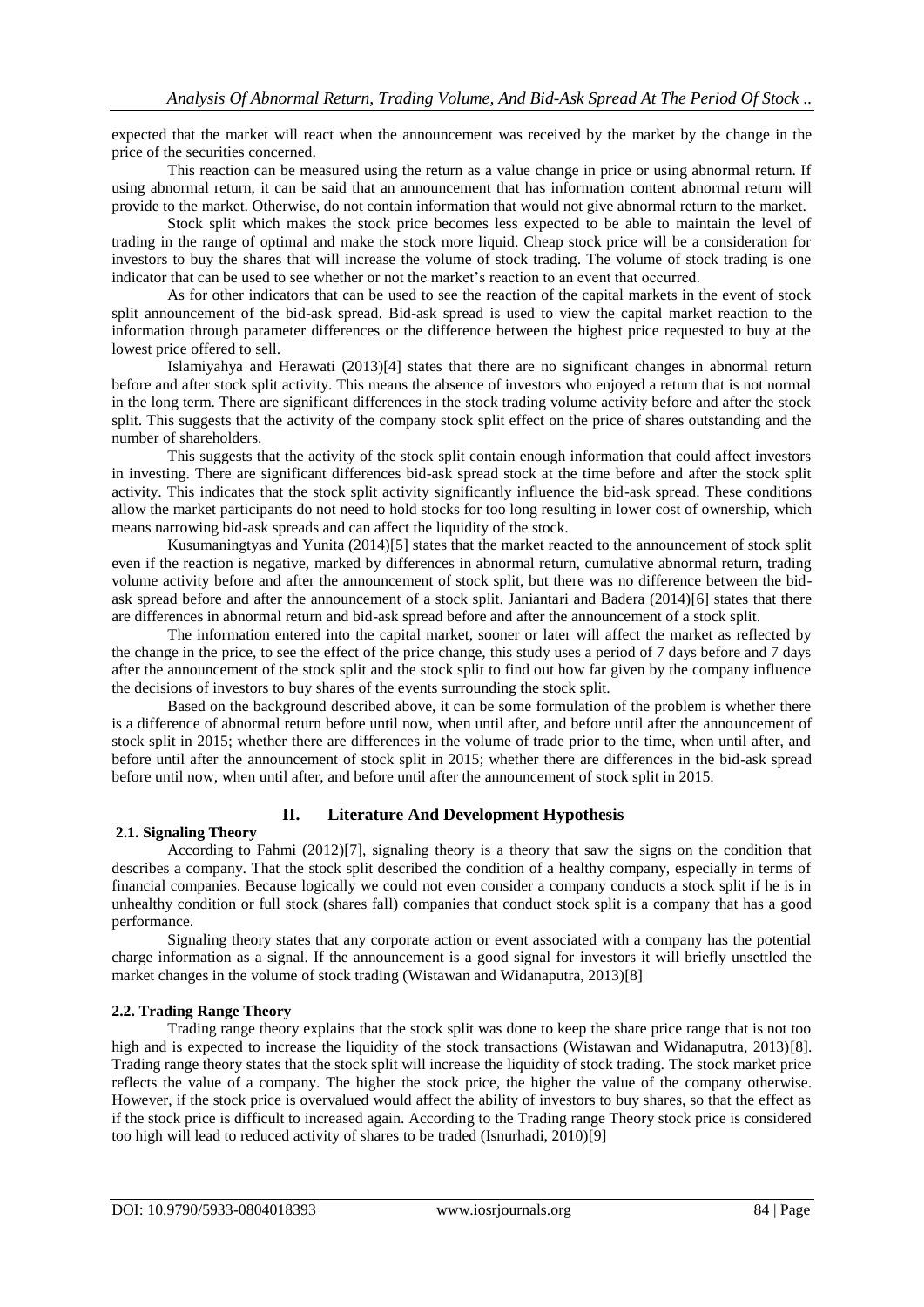## **2.3. Relationship between Variables**

## **2.3.1. Abnormal Return**

Abnormal return is the difference between actual returns (actual return) and expected return (expected return). The difference of the two returns can be the difference between positive and negative difference. If abnormal return is positive, the actual return or the actual return greater than the return expected by investors, and vice versa if the abnormal return is negative.

The actions taken by the company in the form of a stock split can be interpreted as a signal given by the company about the existence of good prospects coming future. According to Fama, Fisher, Jensen and Roll (1969) states that the stock price becomes cheaper caused many transactions to be conducted so that stock prices change frequently and may provide opportunities to earn abnormal returns for investors.

This relates to signaling theory Fahmi (2012)[7], that the theory see signs of conditions that describe a company. That the stock split described the condition of a healthy company, especially in terms of financial companies.

Before the stock split carried the stock price is overvalued by investors and create investor interest will be reduced in the transaction so that stock trading will result in abnormal stock return obtained by the small investor. After the stock split carried out share prices become cheaper, so investors interested in buying shares and re-actively traded shares, thus increasing the number of transactions stock trading higher stock prices are formed and the investor may obtain Abnormal Return of shares optimal (Azhar et al, 2013)[10]

Pamenang (2012)[11] concluded that the abnormal return experienced a significant difference in the time period before the moment, when-after and before-after. This means that the market responded negatively on the stock split announcement, so investors assume that such information is bad news.

## **2.3.2. Trading Volume**

The volume of stock trading is one indicator of market reaction to an announcement. Trading volume activity (TVA) is an instrument that can be used to see the reaction of the capital markets to the information through parameter stock trading volume (Marwan et al, 1998)[12]. The size of the average TVA change between before and after the stock split is a measure of the size of the consequences caused by the stock split of the stock trading volume (Azhar et al, 2013)[10].

Before the stock split carried out by the company, the stock price is overvalued which makes it less active stock trading done by the investors and stock trading volume is small. The size of the effect of the stock split on stock trading volume seen on the size of the number of shares traded (Weston and Copeland, 1997)[13]. After solving Shares do stock prices become cheaper so that investors re-interested in trading transactions that a company's stock trading volume will increase.

This relates to the trading range theory that explains that the stock split was done to keep the stock price range is not too high and is expected to increase the liquidity of the stock transactions (Wistawan and Widanaputra, 2013)[8].

Research conducted by Pamenang (2012)[11] concluded that the trading volume decreased in the period of observation before-time, time-after, and before-after so that there is a difference. This happens because many investors wait and see, and not trading during the period of observation.

## **2.3.2. Bid-Ask Spread**

Bid-ask spread as the difference between the lowest ask price) and the highest bid price, reflecting transaction costs incurred by market participants. At the time of high stock market price before the stock split which causes less actively traded stock, order processing costs and inventory holding cost as a component of the bid-ask spread becomes greater. Instead after the split in which the stock price becomes cheaper and attract more investors, the component costs reduced bid-ask spread. If the bid-ask spread is reduced (less transaction costs), this means the lowest selling price was decreasing and / or the highest purchase price is being increased so that the possibility of a larger transaction that will ultimately improve the liquidity of the stock (Islamiyahya and Herawati, 2013)[4].

At the time of the stock split to decrease bid-ask spread, where the decrease was mainly due to the stock split information on the capital market has been spread evenly. Already the prevalence of information about stock split, investors have started interested to invest so that the stock has started a passionate and ownership costs borne by smaller traders. This relates to the trading range theory that explains that the share price reflects the value of a company (Isnurhadi, 2010)[9].

After the stock split when compared to the stock split occurs when an increase in the spread, this increase is more due to information about stock split of outstanding events are not evenly distributed so that dealers will only enter into transactions with investors who already have information about the stock split, this has resulted in increased ownership costs borne by the trader. But after the stock split when compared with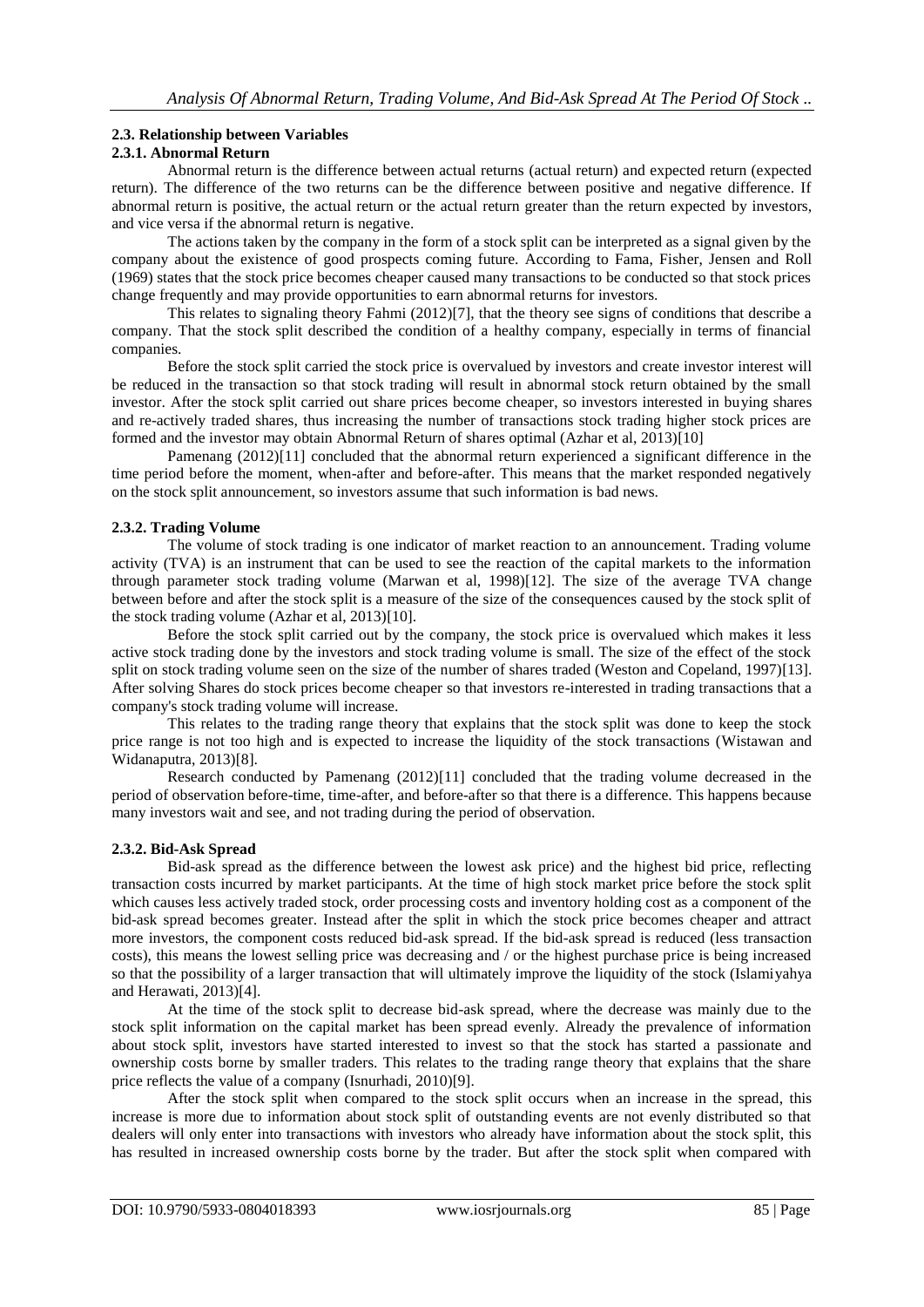before the stock split decline against the spread, the decline occurred due to the spread of information about stock split is spread evenly in the stock market so that investors have started passionate in the transaction.

Rokhman (2009)[14] concluded that in the period before the moment and when the announcement after the stock split there is a difference, while in the period prior to the announcement after the stock split there is no difference. This indicates that in the period before until after no increase in the bid-ask spread the ownership costs borne by smaller traders.

Based on the theoretical basis, and previous research framework, the hypotheses proposed in this study are as follows:

H1a: There is a difference of abnormal return before until moment stock split announcement.<br>H1b: There is a difference of abnormal return moment until after stock split announcement.

There is a difference of abnormal return moment until after stock split announcement.

H1c: There is a difference of abnormal return before until after stock split announcement.<br>H2a: There is a difference of trading volume before until moment stock split announceme

H2a: There is a difference of trading volume before until moment stock split announcement.<br>H2b: There is a difference of trading volume moment until after stock split announcement.

H2b: There is a difference of trading volume moment until after stock split announcement.<br>H2c: There is a difference of trading volume before until after stock split announcement.

There is a difference of trading volume before until after stock split announcement.

H3a: There is a difference of bid-ask spread before until moment stock split announcement.

There is a difference of bid-ask spread moment until after stock split announcement.

H3c: There is a difference of bid-ask spread before until after stock split announcement.

#### **III. Research Methods**

This research is a research study of events (event study). Window period used in this study was 14 days, 7 days prior to the announcement of stock split and 7 days after the announcement of a stock split. In this study the sources of data used are secondary data from PT. Indonesian Central Securities Depository, the Indonesia Stock Exchange and Yahoo Finance.

Data used in this study is quantitative data in the form of a list of stock prices, the Jakarta Composite Index (JCI), stock trading volume, number of shares outstanding, the price of buying interest shares and the selling price of shares in the company's interest is being investigated. The population in this study is a company listed on the Indonesia Stock Exchange that the stock-split in 2015 which amounted to 14 companies.

The samples in this study using purposive sampling method took samples which have been determined based on the intent of the study. The five criteria for a sample is the one that the company does not undertake stock split more than once during the observation period.

The variables used in this study, include: Abnormal Return, Trading Volume and Bid-Ask Spread..

#### **a. Abnormal Return**

Abnormal return is the difference between actual returns and expected return. The difference of the two returns can be the difference between positive and negative difference (Wistawan and Widanaputra, 2013)[8]. Thus the abnormal return is the difference between actual returns that occur with return expectations, as follows:<br> $AR_{\lambda} = R_{\lambda} - E(R_{\lambda})$ 

$$
n_{i,t} = n_{i,t} - E(t)
$$

Explanation:

ARi,t =abnormal return of securities in the event period

Ri,t =return realization happens to all securities in the event period

 $E(Ri,t)$  =return expectation of securities in the event period

$$
R_{i,t} = \frac{P_t - P_{t-1}}{P_{t-1}}
$$

Explanation:

Ri,t = return of stock i on day t<br>Pi,t = the closing price of stock  $=$  the closing price of stock i on day t

 $Pi, t-1$  = the closing price of stock i on day t-1

Return expectations  $(E(Ri,t))$  is calculated using market-adjusted model equations. By using this model, it is not necessary to use the estimation period, because the return of securities to be estimated is the same as the market index return. This model can be calculated with the following formula:  $Ri,j = RMj$  (3)

Explanation

 $Ri,j$  = return realization of securities i in the estimation period j

 $RMj$  =return on the market index estimation period j

Return on the market index estimation period  $\mathbf{j}$  (RM $\mathbf{j}$ ) can be calculated using the formula:

(2)

(1)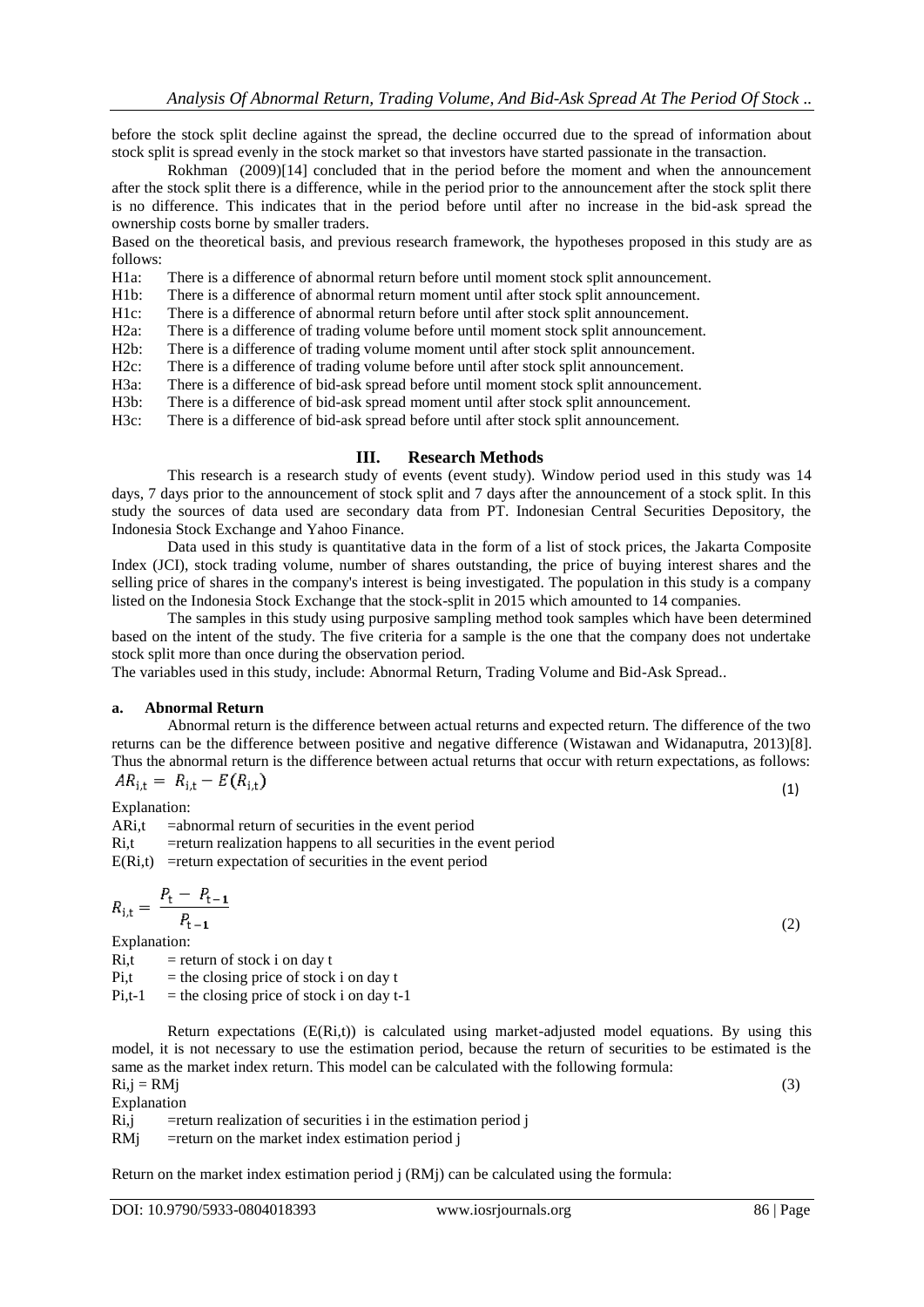$$
R_{Mj} = \frac{\text{IHSG}_j - \text{IHSG}_{j-1}}{\text{IHSG}_{j-1}}
$$
(4)

Explanation:

IHSG is the composite stock price index.

## **b. Trading Volume**

The volume of stock trading is one indicator of market reaction to an announcement. Trading volume activity (TVA) is an instrument that can be used to see the reaction of the capital markets to the information through parameter stock trading volume (Suryawijaya et.al, 1998)[12]. TVA can be measured with a formulation as follows:

$$
TVA = \frac{Number of shares it traded time t}{Number of shares i outstanding at time t}
$$
\n(5)

## **c. Bid-Ask Spread**

According to Rubin (2007) [15] bid-ask spread is calculated daily for changes in the liquidity of shares tend to dramatically throughout the year, so it is used the annual average daily bid-ask spread. The formula for calculating the bid-ask spread is as follows:

$$
Bid ask spread = \frac{ask_{it} - bid_{it}}{(ask_{i,t} + bid_{it})/2}
$$
\n
$$
(6)
$$

Explanation:

Bid-ask spread = the value of the difference in price and the selling interest rates stock

 $Bidit$  = price of buying interest stock i closing period t

Askit  $=$  price of selling interest stock i closing period t

# **IV. Data Analysis**

This research data will be analyzed in the following order:

1. Analysis I

Analysis 1 in this study to determine whether there are differences in abnormal returns around each announcement of stock split. Steps in data analysis are as follows:

- a. Calculated daily stock returns of each stock during the period of observation. According to Jogiyanto  $(2007)[16]$  the stock return is formulated equation  $(2)$
- b. Calculating portfolio returns usual daily market represented by IHSG according Jogiyanto (2007) [16] equation (4)
- c. Calculate the expected return of each stock using market-adjusted model equations during the observation period. This method was chosen because it was considered easier for follow market prices and does not require a determination of the estimated period. While other methods have more difficulties in forecasting returns and the length of the estimation period. Market-adjusted model can be calculated using equation (3)
- d. Calculate abnormal return of each stock during the period of observation. According to Jogiyanto (2007: ) [16] by using equation (1)
- 2. Analysis II

Analysis II in this study to determine whether there are differences in trading volume around each announcement of stock split. The first step in analyzing the data is to calculate the volume of trade as measured by trading volume activity (TVA) equation (5):

3. Analysis III

Analysis III in this study to determine whether there are differences in the bid-ask spread around each announcement of stock split. The first step in analyzing the data is to calculate the bid-ask spread equation (6)

4. Analysis IV

Before testing the hypothesis will be tested first data normality. The test is performed to determine whether the data were normally distributed or not. To detect the normality of the data can use SPSS namely the Kolmogorov-Smirnov Goodness of Fit Test. Statistical tests have been due more sensitive for detecting normality compared with tests using graphs.

Normality test is also used to determine the type of subsequent analysis tool used in analyzing the different test (parametric and non-parametric) if the data is known to normal then the next test to make use of different parametric paired sample t-test. However, if the data is not normal, then the next test using a different non-parametric Wilcoxon signed rank test. If the study shows a significant level of > 5% then the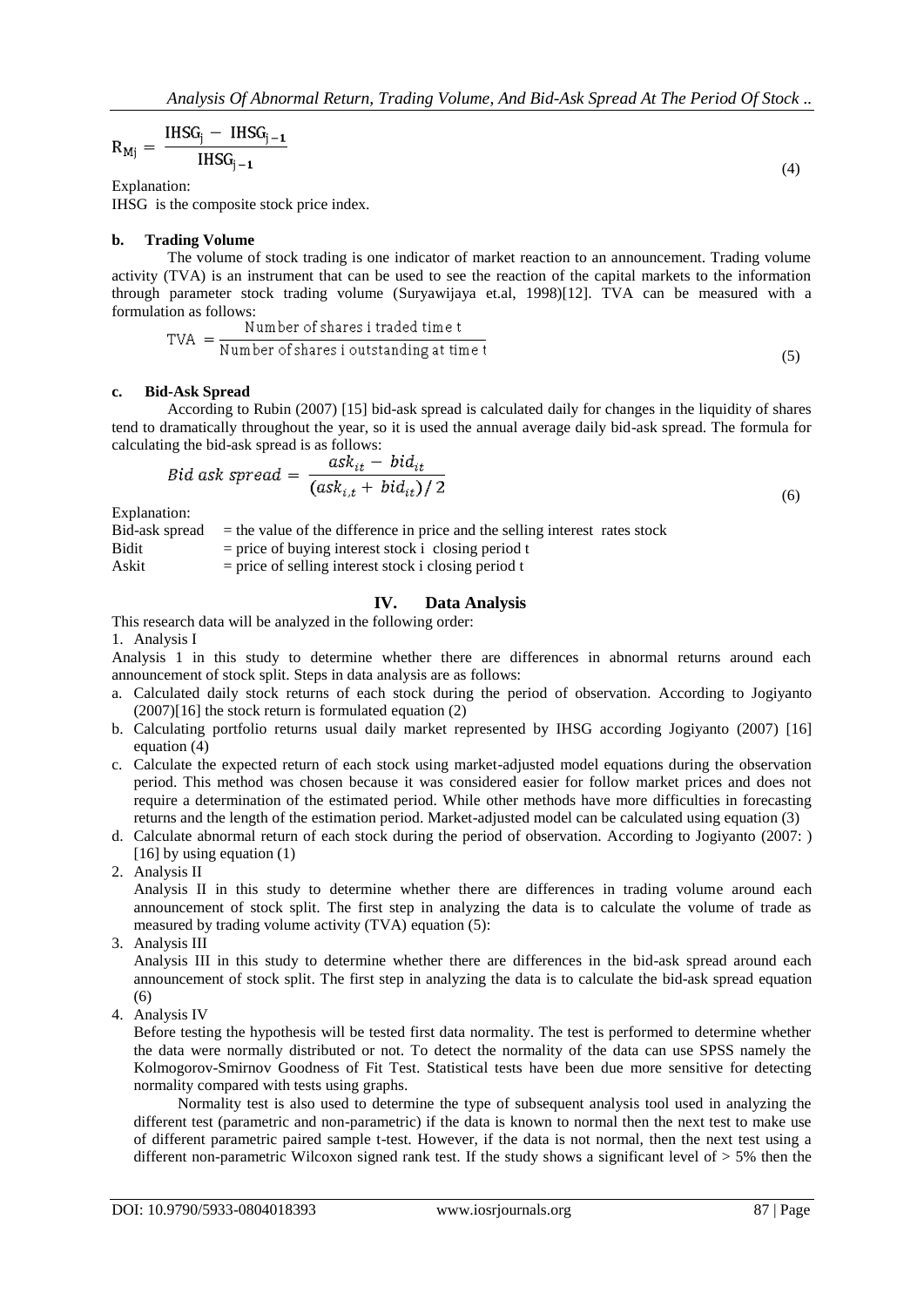normal distribution of data. However, if a significant level of  $<$  5%, then the data are not normally distributed.

5. Analysis V

Analysis V in this study to test the hypothesis by performing two ways, namely:

a. Significance Test

Tests of significance using One Sample t-Test, which tests the value of an observation based on one sample. The test is to see whether there is a difference of abnormal return, trading volume and bid-ask spreads during the third period of observation that is before-at the moment, at the moment-after, and before-after. The steps in the test One Sample t-Test as follows:

- 1) Formulate hypotheses.
- 2) Determine the level of significance ( $\alpha$ ) = 5%.
- 3) Perform testing with test equipment OnevSample t-Test.
- 4) Criteria for testing:

Based on comparison of Tcount with Ttable:

- $H_0$  accepted if  $|T \text{ count}| \leq |T \text{ table}|$ .
- $H_1$  accepted if  $|T \text{ count}| > |T \text{ table}|$ .

Based on the value of probability:

- $H_0$  accepted if the probability value (p) > 0,05.
- $H_1$  accepted if the probability value (p)  $\leq 0.05$ .
- b. Hypothesis testing.

From the results of data normality test, then test the hypothesis stage is taken if the data were normally distributed, then the technique two different test paired samples used are Paired Sample t-Test. Steps in the Paired Sample t-Test as follows:

- 1) Formulate hypotheses.
- 2) Determine the level of significance  $(\alpha) = 5\%$ .
- 3) Perform testing with test equipment Paired Sample t-Test.
- 4) Criteria for testing:

Based on comparison of Tcount with Ttable:

- $H_0$  accepted if  $|T \text{ count}| \leq |T \text{ table}|$ .
- $H_1$  accepted if  $|T \text{ count}| > |T \text{ table}|$ .

Based on the value of probability:

- $H_0$  accepted if the probability value (p) > 0,05.
- $H_1$  accepted if the probability value (p) < 0,05.

If the data are not normally distributed, then the technique two different test paired samples used were Wilcoxon Signed Rank Test which is a non-parametric statistical tests. The steps in the Wilcoxon Signed Rank Test as follows:

- 1) Formulate hypotheses.
- 2) Determine the level of significance  $(\alpha) = 5\%$ .
- 3) Perform testing with test equipment Paired Sample t-Test.
- 4) Criteria for testing:

Based on comparison of Tcount with Ttable:

- $H_0$  accepted if  $|T \text{ count}| < |T \text{ table}|$ .
- $H_1$  accepted if  $|T \text{ count}| > |T \text{ table}|$ .

Based on the value of probability:

 $H_0$  accepted if the probability value (p) > 0,05.

 $H_1$  accepted if the probability value (p)  $\leq 0.05$ .

## **V. Results And Discussion**

# **5.1. Result**

# **1. Analysis of Abnormal Return at the Period of Stock Split Announcement**

Before the significance test and next hypothesis testing, the first to test the normality of the data. Following the results of the test for normality of the abnormal return using SPSS computer program is presented in Table 1 below:

**Table 1** Normality Test Results of Abnormal Return One-Sample Kolmogrov-Smirnov Test

|                      | <b>Before</b> | Moment | After |
|----------------------|---------------|--------|-------|
|                      | эb            | эo     | 56    |
| Kolmogrov-SmirnovZ   | .099          | 1.598  | 1.006 |
| Asymp.Sig (2-tailed) | 0.179         | 0.012  | 0.263 |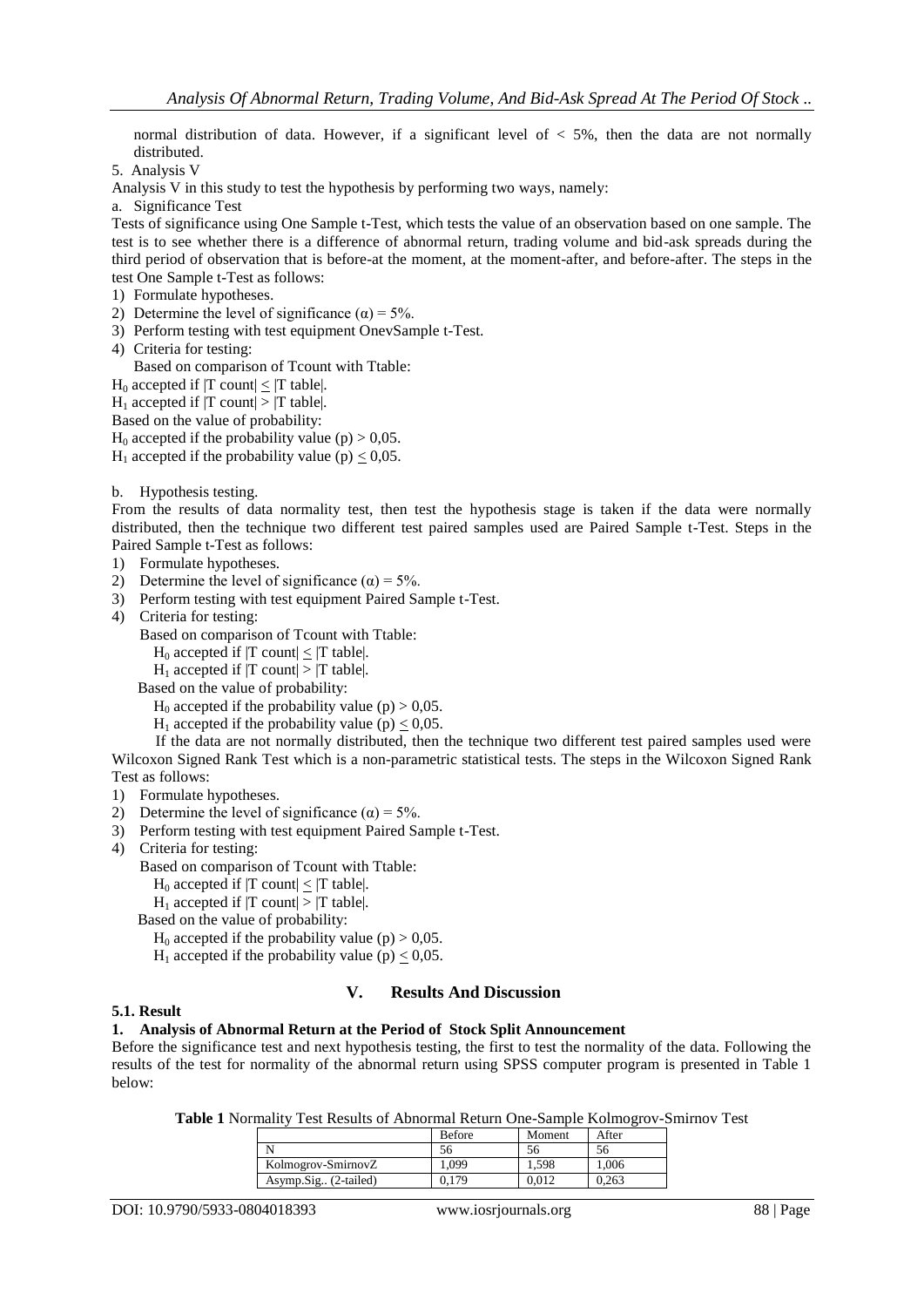Based normality test results can be concluded that the abnormal return for the periods before and after the stock split normal distribution. While the period moment the stock split is not normal.

#### a. Significance Test

Following the results of tests of significance of the abnormal returns by using SPSS computer program is presented in Table 2 below:

| <b>Period</b> | t-Count   | <b>Probability</b> | <b>Explanation</b> |
|---------------|-----------|--------------------|--------------------|
| $H-7$         | 0,388     | 0,709              | Not significant    |
| H-6           | $-0.964$  | 0,367              | Not significant    |
| $H-5$         | $-0.677$  | 0,520              | Not significant    |
| $H-4$         | 1,332     | 0.225              | Not significant    |
| $H-3$         | 2,558     | 0.038              | Not significant    |
| $H-2$         | 1,714     | 0,130              | Not significant    |
| $H-1$         | 1,963     | 0.090              | Not significant    |
| $\Omega$      | $-11,465$ | 0,000              | Significant        |
| $H+1$         | 0,496     | 0,090              | Not significant    |
| $H+2$         | $-0,751$  | 0,130              | Not significant    |
| $H+3$         | 0,223     | 0,038              | Not significant    |
| $H+4$         | $-3,201$  | 0,225              | Not significant    |
| $H+5$         | $-0.926$  | 0,520              | Not significant    |
| $H+6$         | 1,286     | 0,367              | Not significant    |
| $H+7$         | 0,228     | 0,709              | Not significant    |

| Table 2 Results Significance Tests One Sample t-Test of Abnormal Return |  |  |  |
|-------------------------------------------------------------------------|--|--|--|
|-------------------------------------------------------------------------|--|--|--|

#### b. Hypothesis Test

Data abnormal return in the current period indicates that the data are not normally distributed, then the next hypothesis test used was Wilcoxon Signed Rank Test. Testing the difference of abnormal return using the Wilcoxon Signed Rank Test can be seen in the table below:

| <b>Before-Moment</b>        | $Sig. (2-tailed)$ | <b>Moment-After</b> | Sig. (2-tailed) |
|-----------------------------|-------------------|---------------------|-----------------|
| $t_{-1}$ dan $t_0$          | 0.012             | $t_0$ dan $t_{+1}$  | 0.012           |
| $t_{\rm c}$ dan $t_{0}$     | 0.012             | $t_0$ dan $t_{+2}$  | 0.012           |
| $t_{-3}$ dan $t_0$          | 0.012             | $t_0$ dan $t_{+3}$  | 0.012           |
| $t_{-4}$ dan $t_0$          | 0.012             | $t_0$ dan $t_{+4}$  | 0.012           |
| $t_{\text{-}5}$ dan $t_{0}$ | 0.012             | $t_0$ dan $t_{+5}$  | 0.012           |
| $t_{\text{-6}}$ dan $t_0$   | 0.012             | $t_0$ dan $t_{+6}$  | 0.012           |
| $t_{-7}$ dan $t_0$          | 0.012             | $t_0$ dan $t_{+7}$  | 0.012           |

**Table 3** Wilcoxon Test Result of Abnormal Return Before-Moment and Moment-After Stock Split

Table 3 shows that on the day before from  $t_{-1}$  to  $t_{-7}$  and moment ( $t_0$ ) stock split announcement have the same level of significance is  $0.012 < 0.05$  or below the 5% significance level. At the moment  $(t_0)$  and the day after from  $t_{+1}$  sampai  $t_{+7}$  announcement of stock split has the same level of significance is  $0.012 < 0.05$  or below the 5% significance level.

Whereas data is abnormal return in the period before and after shows that the normal distribution of data, then the next test hypothesis is Paired Sample t-Test. Testing the difference of abnormal return using Paired Sample t-Test can be seen in the table below:

| <b>Table 4 Test Result Paired Sample t-Test Toward Abnormal Return Before-After Stock Split</b> |  |
|-------------------------------------------------------------------------------------------------|--|
|-------------------------------------------------------------------------------------------------|--|

| Days to-Before Until After Stock Split | Sig. (2-tailed) |
|----------------------------------------|-----------------|
| $t_{-7}$ dan $t_{+7}$                  | 0.960           |
| $t_{-6}$ dan $t_{+6}$                  | 0.184           |
| $t_{-5}$ dan $t_{+5}$                  | 0,416           |
| $t_{-4}$ dan $t_{+4}$                  | 0.030           |
| $t_{-3}$ dan $t_{+3}$                  | 0.166           |
| $t_{-2}$ dan $t_{+2}$                  | 0,252           |
| $t_{-1}$ dan $t_{+1}$                  | 0.721           |

Table 4 shows that on the day t<sub>-7</sub> and t<sub>+7</sub>; t<sub>-6</sub> and t<sub>+6</sub>; t<sub>-5</sub> and t<sub>+5</sub>; t<sub>-3</sub> and t<sub>+3</sub>; t<sub>-2</sub> and t<sub>+2</sub>; t<sub>-1</sub> and t<sub>+1</sub> result significant level that is above the 5% significance level. Whereas on day  $t_{-4}$  dan  $t_{+4}$  result significant levels of under 5% significance level.

### **2. Analysis of Trading Volume at the Period of Stock Split Announcement**

Before the next hypothesis testing, the first to test the normality of the data. Following the results of the test for normality of the trading volume by using SPSS computer program is presented in Table 5 below: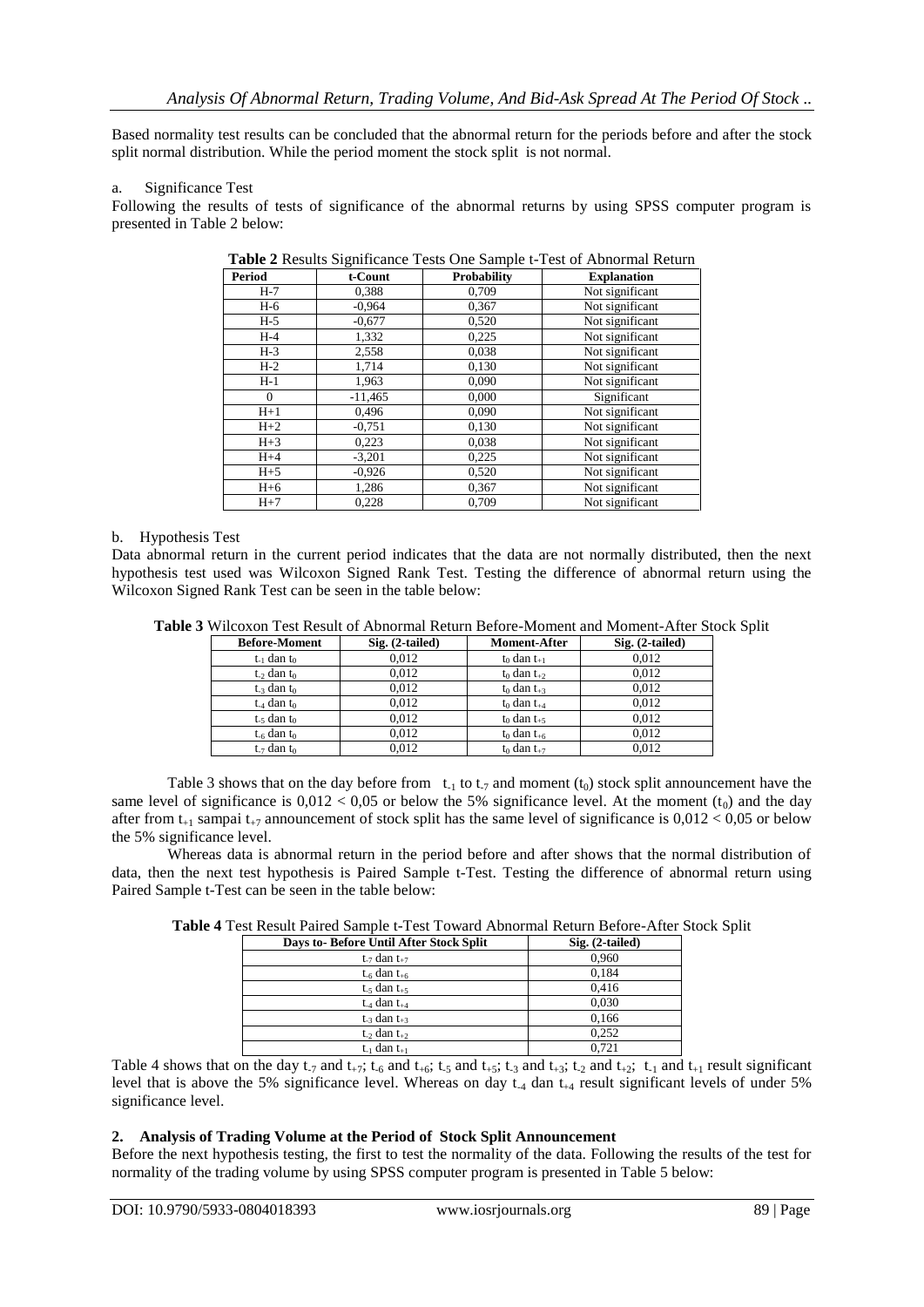|                      | <b>Before</b> | Moment | After     |
|----------------------|---------------|--------|-----------|
|                      | 56            |        | 56        |
| Kolmogrov-SmirnovZ   | 2.266         | 2.394  | 2.058     |
| Asymp.Sig (2-tailed) | 0.000         | 0.000  | $0.000\,$ |

**Table 5** Normality Test Results of Trading Volume One-Sample Kolmogrov-Smirnov Test

Based on the above normality test results can be seen that the value of the trading volume in the period before, during, and after had a p-value less than 0.05 so it can be concluded that the value of trade volume for the periods before, during, and after the stock split is not normal.

#### a. Significance Test

Following the results of tests of significance of the trading volume by using SPSS computer program is presented in Table 6 below:

| <b>Table 0</b> Nesults significance Tests One Sample t-Test of Trading Volume |         |             |                    |  |  |  |
|-------------------------------------------------------------------------------|---------|-------------|--------------------|--|--|--|
| <b>Period</b>                                                                 | t-Count | Probability | <b>Explanation</b> |  |  |  |
| $H-7$                                                                         | 1,804   | 0,114       | Not significant    |  |  |  |
| $H-6$                                                                         | 1,900   | 0,099       | Not significant    |  |  |  |
| $H-5$                                                                         | 1,837   | 0,109       | Not significant    |  |  |  |
| $H-4$                                                                         | 1,855   | 0,106       | Not significant    |  |  |  |
| $H-3$                                                                         | 1,246   | 0,253       | Not significant    |  |  |  |
| $H-2$                                                                         | 2,196   | 0,064       | Not significant    |  |  |  |
| $H-1$                                                                         | 1,680   | 0,137       | Not significant    |  |  |  |
| $\theta$                                                                      | 1,686   | 0,136       | Not significant    |  |  |  |
| $H+1$                                                                         | 1,972   | 0,089       | Not significant    |  |  |  |
| $H+2$                                                                         | 1,658   | 0,141       | Not significant    |  |  |  |
| $H+3$                                                                         | 2,034   | 0,081       | Not significant    |  |  |  |
| $H+4$                                                                         | 1,791   | 0,116       | Not significant    |  |  |  |
| $H+5$                                                                         | 1,479   | 0,183       | Not significant    |  |  |  |
| $H+6$                                                                         | 1,385   | 0,209       | Not significant    |  |  |  |
| $H+7$                                                                         | 1,700   | 0,133       | Not significant    |  |  |  |

**Table 6** Results Significance Tests One Sample t-Test of Trading Volume

## b. Hypothesis Test

Data volume of trading in the period before, during and after the show that the data are not normally distributed, then the next hypothesis test used was Wilcoxon Signed Rank Test. Testing differences in trading volume by using the Wilcoxon Signed Rank Test can be seen in the table below:

**Table 7** Wilcoxon Test Result of Trading Volume Before-Moment, Moment-After, and Before-After *Stock Split*

| <b>Before-Moment</b>        | $Sig. (2-tailed)$ | <b>Moment-After</b> | $Sig. (2-tailed)$ | <b>Before-After</b>                     | Sig. (2-tailed) |
|-----------------------------|-------------------|---------------------|-------------------|-----------------------------------------|-----------------|
| $t_{-1}$ dan to             | 0.161             | $t_0$ dan $t_{+1}$  | 0.025             | $t_{-1}$ dan $t_{+1}$                   | 0.069           |
| $t_{\rm c}$ dan $t_{0}$     | 0.161             | $t_0$ dan $t_{+2}$  | 0.025             | $t_{\rightarrow}$ dan $t_{\rightarrow}$ | 0.069           |
| $t_{-3}$ dan $t_0$          | 0.779             | $t_0$ dan $t_{+3}$  | 0.036             | $t_{-3}$ dan $t_{+3}$                   | 0.674           |
| $t_{-4}$ dan $t_0$          | 0.208             | $t_0$ dan $t_{+4}$  | 0.017             | $t_{-4}$ dan $t_{+4}$                   | 0.050           |
| $t_{\text{-}5}$ dan $t_0$   | 0.123             | $t_0$ dan $t_{+5}$  | 0.161             | $t_{-5}$ dan $t_{+5}$                   | 0.208           |
| $t_{\text{-6}}$ dan $t_{0}$ | 0.484             | $t_0$ dan $t_{+6}$  | 0.069             | $t_{-6}$ dan $t_{+6}$                   | 0.674           |
| $t_{-7}$ dan to             | 0.484             | $t_0$ dan $t_{+7}$  | 0.263             | $t_{-7}$ dan $t_{+7}$                   | 0.484           |

Table 7 shows that before period until the moment stock split on the day  $t_{-1}$  and  $t_0$ ;  $t_{-2}$  and  $t_0$ ;  $t_{-3}$  and  $t_0$ ;  $t_{-1}$ 4 and t<sub>0</sub>; t<sub>-5</sub> and t<sub>0</sub>; t<sub>-6</sub> and t<sub>0</sub>; t<sub>-7</sub> and t<sub>0</sub> result significant levels that were above the 5% significance level. Moment period until after stock split on the day  $t_0$  dan  $t_{+1}$ ;  $t_0$  dan  $t_{+3}$ ;  $t_0$  dan  $t_{+3}$ ;  $t_0$  dan  $t_{+4}$  result significant levels of under 5% significance level. Whereas on the day  $t_0$  and  $t_{+5}$ ;  $t_0$  and  $t_{+6}$ ;  $t_0$  and  $t_{+7}$  result significant levels that were above the 5% significance level.

Moment period until after on the day  $t_{-1}$  and  $t_{+1}$ ;  $t_{-2}$  and  $t_{+2}$ ;  $t_{-3}$  and  $t_{+5}$ ;  $t_{-6}$  and  $t_{+6}$ ;  $t_{-7}$  and  $t_{+7}$ result significant levels that were above the 5% significance level. Whereas on the day  $t_{-4}$  dan  $t_{+4}$  result significant levels of under 5% significance level.

## **3. Analisis** *Bid-Ask Spread* **Diseputar Pengumuman** *Stock Split*

Before the next hypothesis testing, the first to test the normality of the data. Following the results of the test for normality of the bid-ask spread by using SPSS computer program is presented in Table 8 below: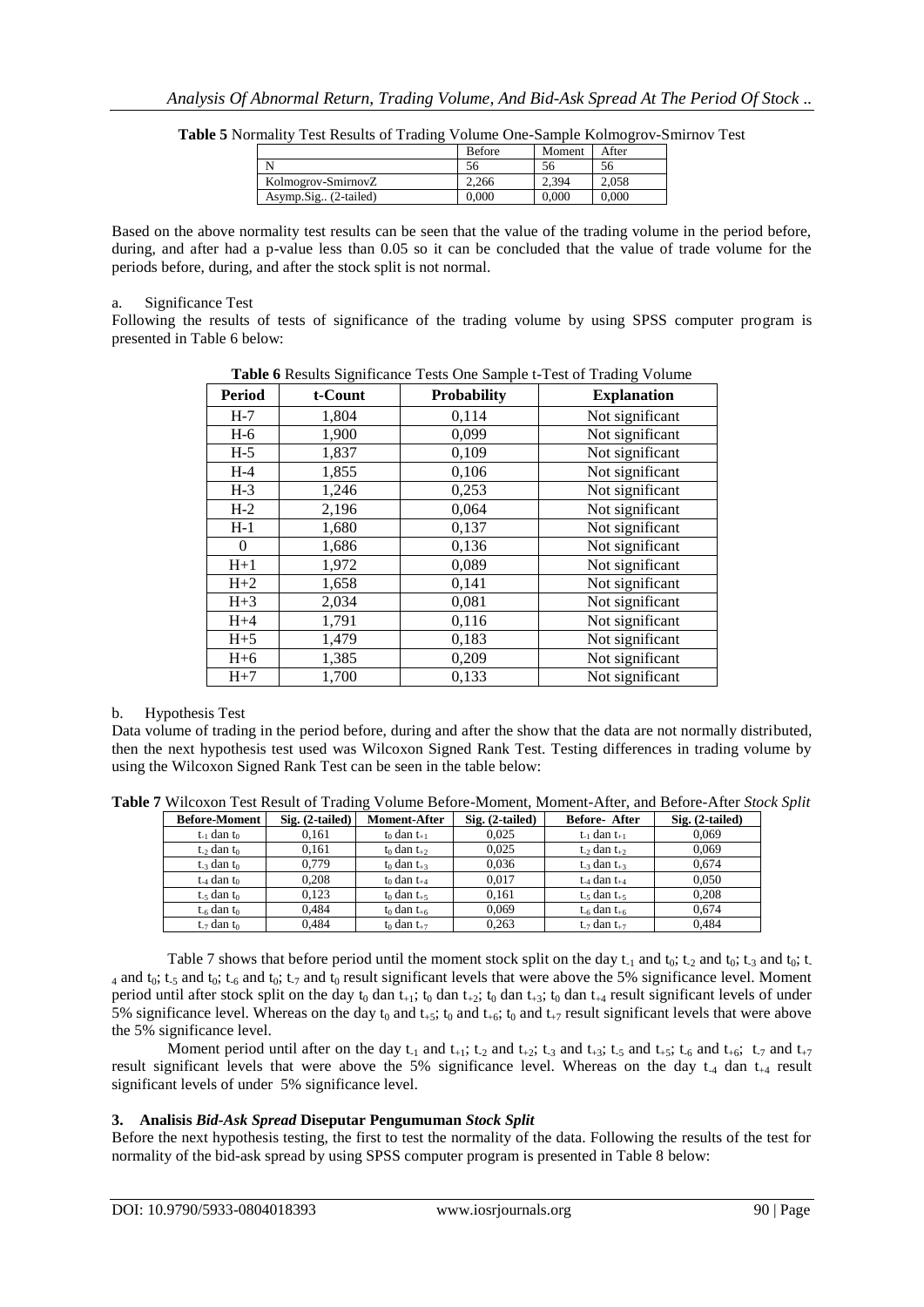|                      | <b>Before</b> | Moment | After |
|----------------------|---------------|--------|-------|
|                      | 56            | эh     | 56    |
| Kolmogrov-SmirnovZ   | 2.905         | 1.783  | 2.162 |
| Asymp.Sig (2-tailed) | 0.000         | 0.003  | 0.000 |

**Table 8** Normality Test Results of Bid-Ask Spread One-Sample Kolmogrov-Smirnov Test

Based on the above normality test results can be seen that the value of the bid-ask spread in the period before, during, and after had a p-value less than 0.05 so it can be concluded that the value of bid-ask spread for the periods before, during, and after the stock split is not normal.

a. Significance Test

Following the results of tests of significance of the bid-ask spread by using SPSS computer program is presented in Table 9 below:

**Table 9** Results Significance Tests One Sample t-Test of Bid-Ask Spread

| <b>Periode</b> | t-Hitung | <b>Probabilitas</b> | Keterangan      |  |
|----------------|----------|---------------------|-----------------|--|
| $H-7$          | 1,557    | 0,163               | Not significant |  |
| H-6            | 1,716    | 0,130               | Not significant |  |
| $H-5$          | 2,365    | 0,050               | Significant     |  |
| $H-4$          | 2,395    | 0,048               | Significant     |  |
| $H-3$          | 1,698    | 0,133               | Not significant |  |
| $H-2$          | 3,047    | 0,019               | Significant     |  |
| $H-1$          | 2,648    | 0,033               | Significant     |  |
| $\Omega$       | 3,845    | 0,006               | Significant     |  |
| $H+1$          | 2,492    | 0,041               | Significant     |  |
| $H+2$          | 2,151    | 0,068               | Not significant |  |
| $H+3$          | 1,809    | 0,113               | Not significant |  |
| $H+4$          | 2,650    | 0,033               | Significant     |  |
| $H+5$          | 1,993    | 0,087               | Not significant |  |
| $H+6$          | 2.715    | 0,030               | Significant     |  |
| $H+7$          | 4.253    | 0.004               | Significant     |  |

## b. Hypothesis Test

Data bid-ask spread in the period before, during and after the show that the data are not normally distributed, then the next hypothesis test used was Wilcoxon Signed Rank Test. Testing differences in bid-ask spread by using the Wilcoxon Signed Rank Test can be seen in the table below:

|                             |                   |                       | <i>SVIII</i>      |                       |                   |
|-----------------------------|-------------------|-----------------------|-------------------|-----------------------|-------------------|
| <b>Before-Moment</b>        | $Sig. (2-tailed)$ | <b>Moment-After</b>   | $Sig. (2-tailed)$ | <b>Before-After</b>   | $Sig. (2-tailed)$ |
| $t_1$ dan $t_0$             | 0.674             | $t_0$ dan $t_{+1}$    | 0.263             | $t_1$ dan $t_{+1}$    | 0.050             |
| $t2$ dan $t0$               | 0.036             | $t_0$ dan $t_{+2}$    | 0.069             | $t_2$ dan $t_{+2}$    | 0.069             |
| $t_{-3}$ dan $t_0$          | 0.123             | $t_0$ dan $t_{+3}$    | 0.327             | $t_{-3}$ dan $t_{+3}$ | 0.889             |
| $t_{-4}$ dan $t_0$          | 0.123             | $t_0$ dan $t_{+4}$    | 0.161             | $t_{-4}$ dan $t_{+4}$ | 0.327             |
| $t_{\text{-}5}$ dan $t_{0}$ | 0.036             | $t_0$ dan $t_{+5}$    | 0.123             | $t_{-5}$ dan $t_{+5}$ | 0.575             |
| $t_{\rm -6}$ dan $t_{0}$    | 0.401             | $t_0$ dan $t_{\pm 6}$ | 0.036             | $t_{-6}$ dan $t_{+6}$ | 0.575             |
| $t_{\text{-}7}$ dan $t_0$   | 0.123             | $t_0$ dan $t_{+7}$    | 0.612             | $t_{-7}$ dan $t_{+7}$ | 0.484             |

**Table 10** Wilcoxon Test Result of Bid-Ask Spread Before-Moment, Moment-After, and Before-After *Stock Split*

Table 10 shows that before period until the moment stock split on the day  $t_{-1}$  and  $t_0$ ;  $t_{-3}$  and  $t_0$ ;  $t_{-4}$  and  $t_0$ ;  $t_{-6}$  and  $t_{0}$ ;  $t_{-7}$  and  $t_{0}$  result significant levels that were above the 5% significance level. Whereas on the day  $t_{-2}$  and  $t_0$ ;  $t_{.5}$  and  $t_0$  result significant levels of under 5% significance level.

Moment period until after stock split on the day  $t_0$  and  $t_{+1}$ ;  $t_0$  and  $t_{+2}$ ;  $t_0$  and  $t_{+3}$ ;  $t_0$  and  $t_{+5}$ ;  $t_0$ and  $t_{+7}$  result significant levels that were above the 5% significance level. Whereas on the day  $t_0$  and  $t_{+6}$  result significant levels of under 5% significance level.

Before period until after stock split on the day t<sub>-2</sub> and t<sub>+2</sub>; t<sub>-3</sub> and t<sub>+3</sub>; t<sub>-4</sub> and t<sub>+4</sub>; t<sub>-5</sub> and t<sub>+5</sub>; t<sub>-6</sub> and t<sub>+6</sub>; t<sub>-7</sub> and  $t_{+7}$  result significant levels that were above the 5% significance level. Whereas on the day  $t_{-1}$  and  $t_{+1}$  result significant levels of under 5% significance level.

# 5.2. **Discussion**

## **a. The Difference of Abnormal Return before Until At The Moment Stock Split Announcement**

The test results of abnormal return variable before period until the moment of stock split announcement indicates that there is a difference. These results are consistent with the theory that the stock split signaling informing investors about the prospects for an increase in returns in the future (Ginting and Rahyuda, 2014)[17]. The results support the research Rokhman (2009)[14], and Utami (2009)[18] which states that the difference in abnormal return before period until the moment of stock split announcement.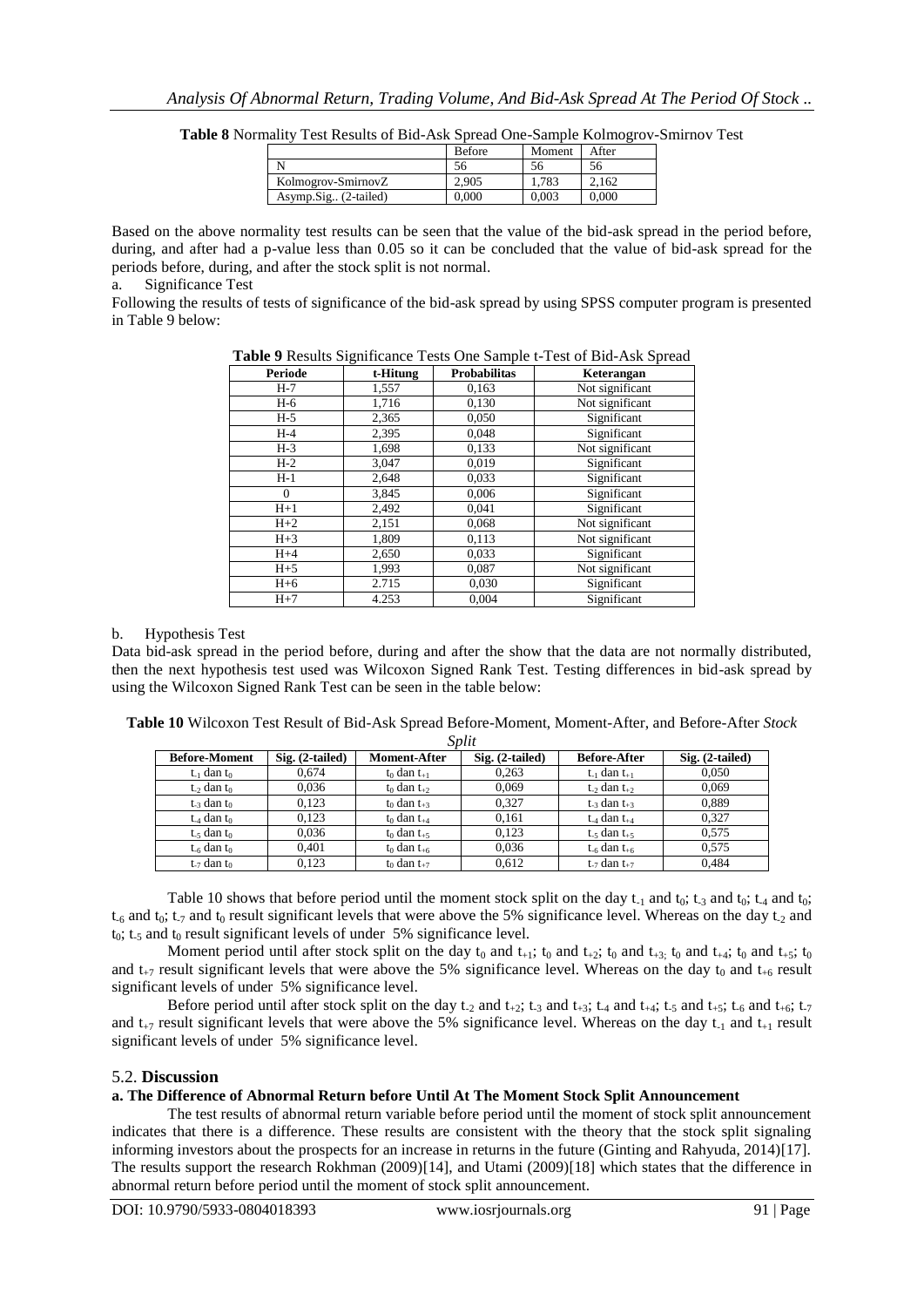## **b. The Difference of Abnormal Return at The Moment Until After Stock Split Announcement**

The test results of the variable moment period abnormal return until after the announcement of stock split indicates that there is a difference. These results are consistent with the signaling theory which states that any corporate action or event associated with a company that has the potential charge information as a signal. The results support the research Rokhman (2009)[14], and Utami (2009)[18] which states that there are differences in moment period abnormal return until after the announcement of a stock split.

## **c. The Difference of Abnormal Return before Until After Stock Split Announcement**

The test results of abnormal return after the period prior to the announcement of stock split on demonstrating that there is no difference. These results are not in accordance with the signaling theory which states that a stock split to provide information to investors about the prospects for a substantial increase in return (Putra, 2013) [19]. The results of this study do not support the research of Al Azhar, et al (2013)[10] which states that there are significant differences in the abnormal return between the period before until after the stock split.

## **d. The Difference of Trading Volume Before Until At The Moment Stock Split Announcement**

The test results of the period before the trading volume to date stock split announcement indicates that there is no difference. These results are consistent with the trading range theory that says that the company conduct a stock split because the stock price is too high so the effect on liquidity of the shares (Putra, 2013)[19]. The results of this study do not support research Pamenang (2013)[11] which states that there are differences in trading volume activity period prior to the time of the events of the stock split.

## **e. The Difference of Trading Volume At The Moment Until After Stock Split Announcement**

The test results of moment period trading volume until after the announcement of stock split indicates that there is a difference. These results are consistent with the trading range theory that explains that the share price is too high causing the stock is not liquid, it relates to the ability of the individual investor is different, therefore the company split the stock in an effort to cheapen the price of the stock at a specified interval not too expensive (Putra, 2013)[20]. The results support the research Pamenang (2013)[11] which states that there are differences in trading volume activity after a period of moment until the occurrence of a stock split.

# f. **The Difference of Trading Volume Before Until After Stock Split Announcement**

The test results of trading volume after the period prior to the announcement of stock split indicates that there is no difference. These results are not in accordance with the trading range theory that explains that the share price is too high causing the stock is not liquid, it relates to the ability of the individual investor is different, therefore the company split the stock in an effort to cheapen the price of the stock at a certain interval that is not too expensive (Putra, 2013)[19]. The results of this study do not support research Islamiyahya and Herawati (2013)[4] which concluded that there are significant differences stock trading volume activity before and after the stock split.

## **g. The Difference of Bid Ask Spread Before Until At The Moment Stock Split Announcement**

The test results of the bid-ask spread moment period prior to the announcement of stock split indicates that there is no difference. These results are not in accordance with the trading range theory that explains that the share price is considered too high will lead to reduced activity of shares to be traded (Isnurhadi, 2010)[9]. The results of this study do not support the results Rokhman (2009)[14] which states that there is a change or a significant difference to the time period prior to the stock split.

## **h. The Difference of Bid Ask Spread At The Moment Until After Stock Split Announcement**

The test results of the bid-ask spread current period until after the announcement of stock split indicates that there is no difference. These results are not in accordance with the trading range theory which states that the stock split will increase the liquidity of stock trading. The results of this study do not support the results Rokhman (2009)[14] which states that there are significant changes or differences in moment period until after the stock split.

## **i. The Difference of Bid Ask Spread Before Until After Stock Split Announcement**

The test results of the bid-ask spread after the period prior to the announcement of stock split indicates that there is no difference. These results are not in line with the theoretical trading range theory which states that the stock split will increase the liquidity of stock trading. If the stock price is overvalued would affect the ability of investors to buy the shares, otherwise if low stock price will attract investors to trade shares (Isnurhadi, 2010)[9].